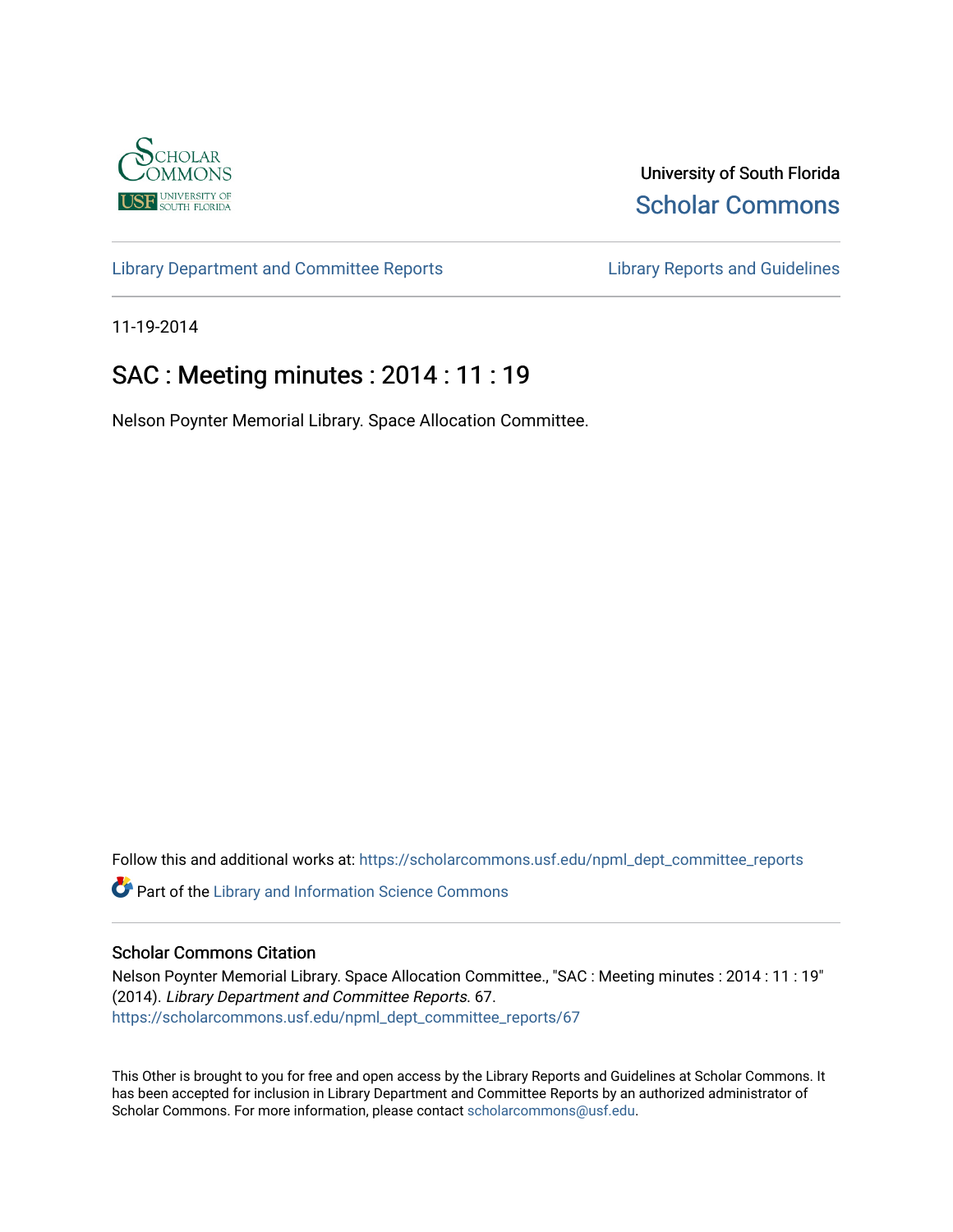# **Space Allocation Team November 19, 2014 Minutes**

Present: Deb Henry, Tina Neville, Patricia Pettijohn, Camielle Swenson, Otis Wilder

Meeting was called to order at 3:00 p.m.

Agenda for the meeting was to discuss space activities that could be accomplished in the near future and to set priorities.

#### **Chairs**

- 1. In mid‐December after things slow down, go around all floors and place appropriate number of chairs at each table. Determine:
	- How many gaps we have—tables without adequate chairs
	- How many replacements we need to fill in gaps and to get rid of green striped and broken chairs
- 2. Make a recommendation to Carol on the number of replacement chairs needed, specifying type and color. We will keep with the same color palette that we currently have.
- 3. As funding permits, begin replacing the heavy teal upholstered chairs with upholstered chairs on wheels that would match or coordinate with those already in the Poynter Corner.

#### **Action items:**

- mid-December determine number of replacements needed
- Create a proposal with chairs broken out by type, approximate cost, and suggested color

## **Quiet study/soundproofing:**

- Otis reported that OLITS recently received a proposal for a 3 zone sound masking solution for their public areas. Quote was for approximately \$7000 to cover that area. We will see if their installation goes through and how it works. If it is satisfactory, this may be a solution for improving the quiet study areas on the third floor. The work may involve facilities since cabling has to be run during the installation.
- Atrium—Otis suggested that decorative acoustics can be added to areas in the atrium to help absorb sound, keeping in mind that we would not want to impact the look of the artwork in that area.
- Study rooms—best suggestion for improving quiet in the study rooms would also be white noise/sound masking.

#### **Action items:**

● Re-assess after OLITS units are installed

#### **POY 218:**

Otis handed out copies of the Steelcase schematic that was created in March 2014. They provided several examples – all used movable tables but several suggestions included more seats so had less flexibility—in these views, nothing is really gained over the current room configuration except it would have new furniture.